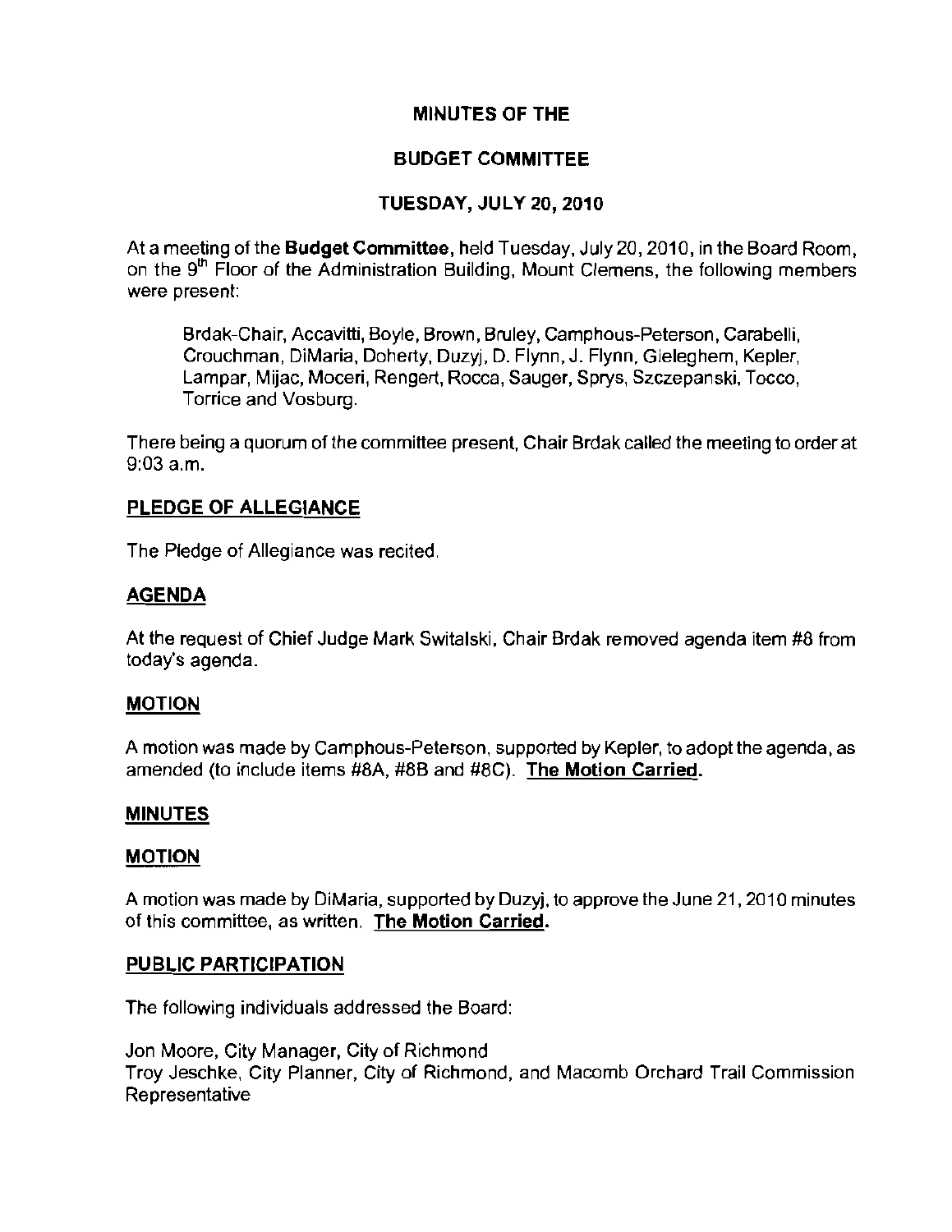# RENEWAL WITH QUAD-TRAN OF MICHIGAN, INC. TO PROVIDE COURT DATA PROCESSING SERVICES TO 42<sup>ND</sup> DISTRICT COURTS (ROMEO AND NEW BALTIMORE)

42-1 District Court Judge Denis LeDuc was present to answer questions relating to this agenda item, as well as the next agenda item.

# COMMITTEE RECOMMENDATION - MOTION

A MOTION WAS MADE BY RENGERT, SUPPORTED BYVOSBURG, TO RECOMMEND THAT THE BOARD OF COMMISSIONERS APPROVE THE PROPOSED 3 YEAR RENEWAL TO THE CURRENT CONTRACT WITH QUAD-TRAN OF MICHIGAN, INC. TO PROVIDE COURT DATA PROCESSING SERVICES TO THE 42<sup>ND</sup> DISTRICT COURT (ROMEO AND NEW BALTIMORE). SERVICES TO BE PROVIDED AT THE CURRENT COSTS (NO INCREASE) WITH FUNDING FOR THE SERVICES CONTAINED WITHIN THE 42<sup>ND</sup> DISTRICT COURTS' CURRENT OPERATING BUDGET AND DO NOT REQUIRE ADDITIONAL FUNDING.

The following commissioners spoke: Bruley, Doherty, Carabelli, Brown, Crouchman, Duzyj and Boyle.

#### AMENDMENT

A MOTION WAS MADE BY CARABELLI, SUPPORTED BY SPRYS, TO MAKE THIS A ONE-YEAR CONTRACT.

**The following commissioners spoke: Sauger, Duzyj and Crouchman.** 

Chair Brdak called for a vote on the amendment and THE MOTION WAS DEFEATED.

Chair Brdak called for a vote on the main motion and **THE MOTION CARRIED WITH** CARABELLI AND SPRYS VOTING "NO."

# REQUEST BY JUDGE LeDUC, 42-1 DISTRICT COURT, REGARDING VARIOUS PERSONNEL CHANGES

# COMMITTEE RECOMMENDATION - MOTION

A MOTION WAS MADE BY J. FLYNN, SUPPORTED BY CAMPHOUS-PETERSON, TO RECOMMEND THAT THE BOARD OF COMMISSIONERS APPROVE THE REQUEST OF JUDGE DENIS LeDUC REGARDING THE RECLASSIFICATION OF ONE DEPUTY COURT CLERK II TO A SENIOR ADMINISTRATIVE CLERK, ADDING ONE COURT OFFICER/BAILIFF POSITION AND ELIMINATING THE DEPUTY COURT CLERK POSITION IN THE 42<sup>ND</sup> DISTRICT COURT DIVISION I (ROMEO) FOR A NET ANNUAL SAVINGS OF APPROXIMATELY \$15,000, AS OUTLINED IN THE FEBRUARY 19, 2010 MEMO FROM THE JUDGE.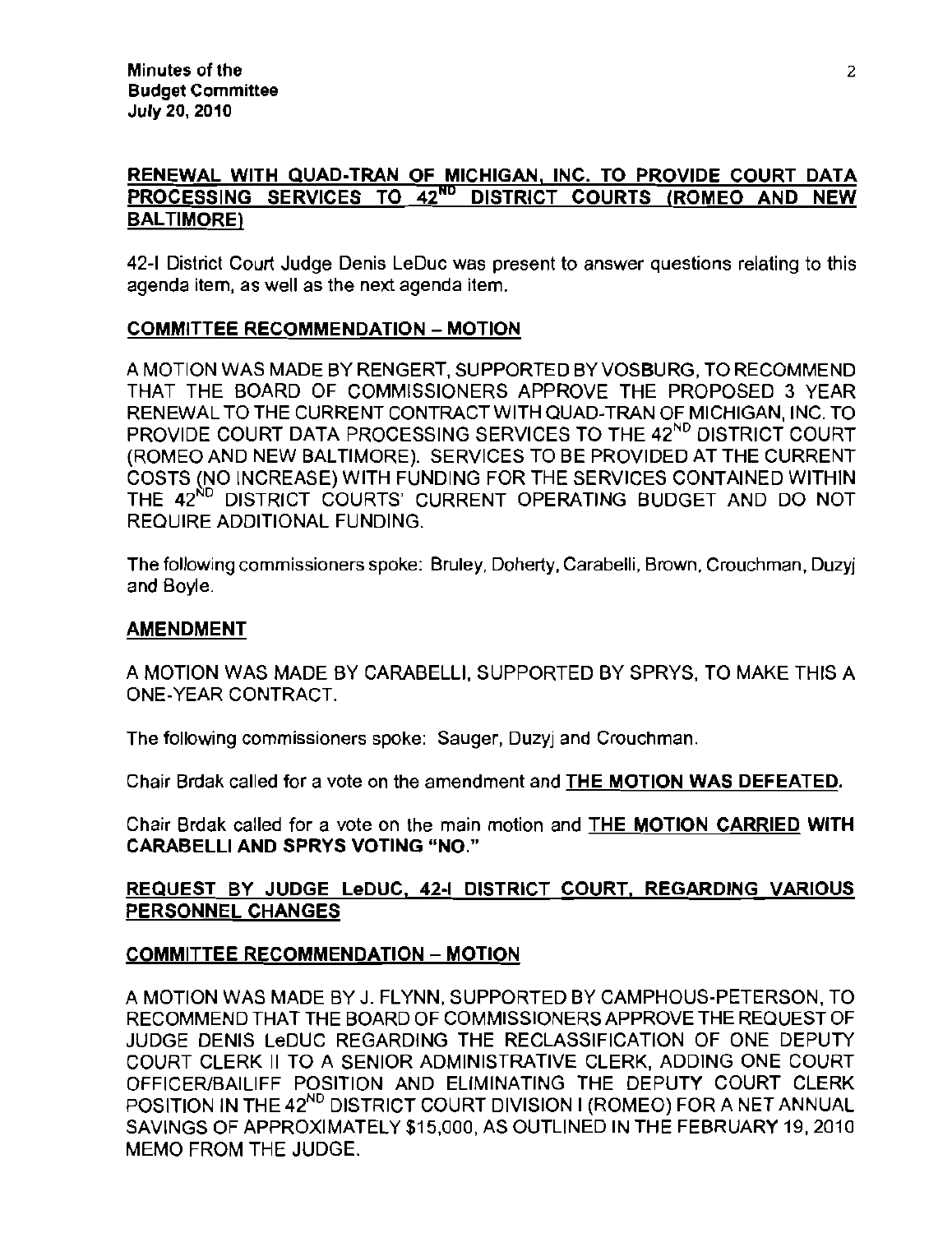#### AMENDMENT

A MOTION WAS MADE BY SPRYS, SUPPORTED BY CARABELLI, TO MODIFY THE MOTION AND INSTEAD OF HIRING ONE FULL-TIME COURT OFFICER/BAILIFF, TO HIRE A PART-TIME COURT OFFICER/BAILIFF, NOT TO EXCEED 30 HOURS PER WEEK, WITH THE JOB DESCRIPTION HUMAN RESOURCES HAS FOR THE BLUE COATS.

The following commissioners spoke: Sprys, Sauger, Crouchman, Tocco and Rengert.

Chair Brdak called for a Yote on the amendment and THE MOTION WAS DEFEATED.

Chair Brdak called for a vote on the main motion and THE MOTION CARRIED WITH BRULEY, CARABELLI AND SPRYS VOTING "NO."

# RECOMMENDATION FROM PLANNING AND ECONOMIC DEVELOPMENT COMMITTEE MEETING OF 07·14·10

#### **Approve Submission of an Application for an Infrastructure Loan**

# COMMITTEE RECOMMENDATION - MOTION

A MOTION WAS MADE BY DOHERTY, SUPPORTED BY BROWN, TO RECOMMEND THAT THE BOARD OF COMMISSIONERS APPROVE SUBMISSION OF AN APPLICATION FOR AN INFRASTRUCTURE LOAN.

Jill Smith made a brief presentation.

Chair Brdak called for a Yote on the motion and THE MOTION CARRIED.

#### RECOMMENDATION FROM SENIOR SERVICES COMMITTEE MEETING OF 07-15-10

#### **Approve Re-allocation of 513.577 from Adult Day Service North Site [Salary and Fringes Acct.) to Grandparents Raising Grandchildren Salary and Fringes Account**

#### COMMITTEE RECOMMENDATION - MOTION

A MOTION WAS MADE BY CAMPHOUS-PETERSON, SUPPORTED BY DUZYJ, TO RECOMMEND THAT THE BOARD OF COMMISSIONERS APPROVE THE RE-ALLOCATION OF \$13,577 FROM THE ADULT DAY SERVICE NORTH SITE (210/87090) VACANT PT ACTIVITY AIDE POSITION (SALARY AND FRINGES) TO THE GRANDPARENTS RAISING GRANDCHILDREN SALARY AND FRINGES ACCOUNT (210/87035). THE MOTION CARRIED.

# RECOMMENDATION FROM HEALTH AND ENVIRONMENTAL SERVICES COMMITTEE MEETING OF 07·15·10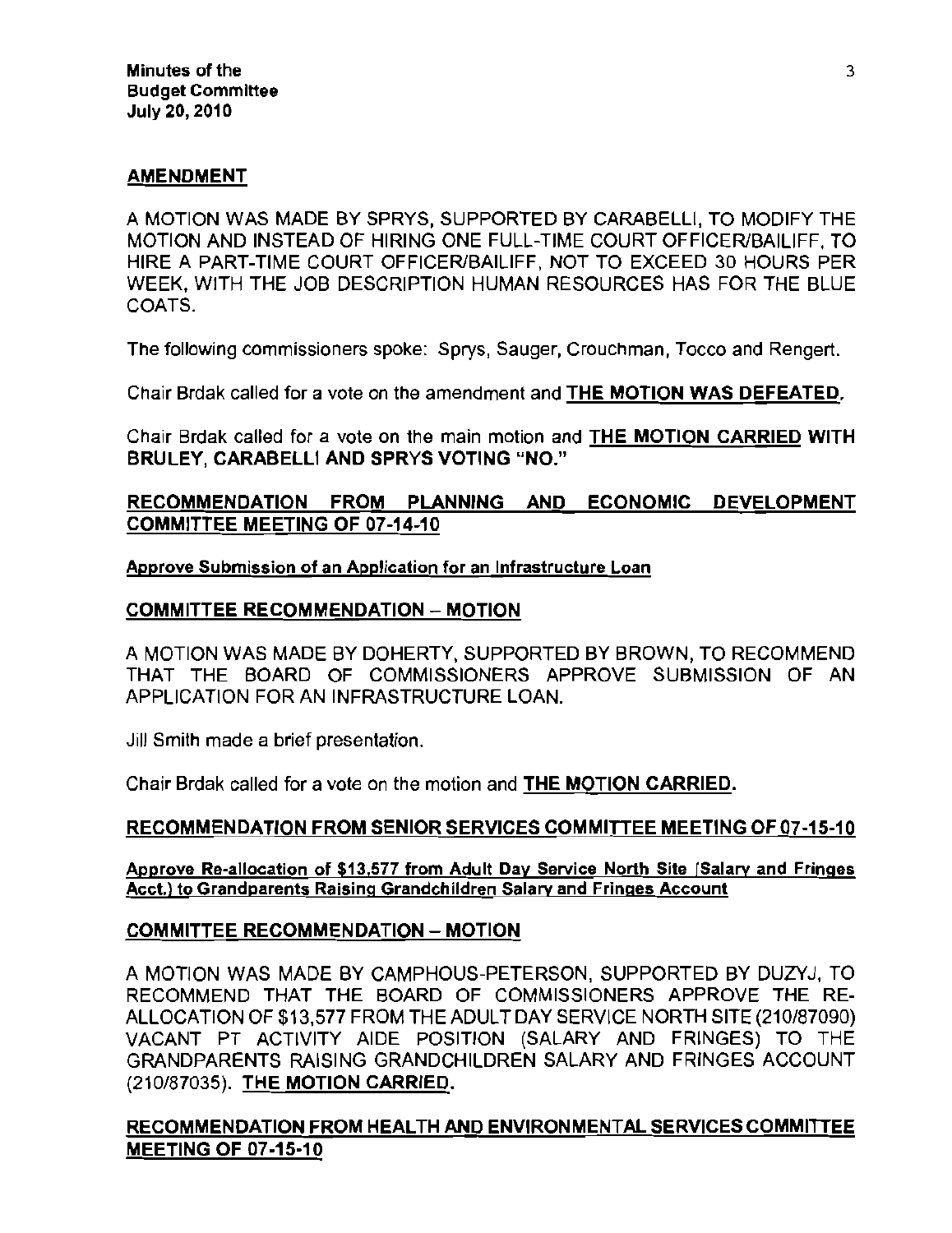### **Approve Payment to Bruce Township from Environmental Problems: Lake/River Fund**

# COMMITTEE RECOMMENDATION - MOTION

A MOTION WAS MADE BY CAMPHOUS-PETERSON, SUPPORTED BYVOSBURG, TO RECOMMEND THAT THE BOARD OF COMMISSIONERS APPROVE PAYMENT OF \$8,333 TO BRUCE TOWNSHIP FROM THE ENVIRONMENTAL PROBLEMS: LAKE/RIVER FUND FOR CLEANING OF THE MAHAFFEY DRAIN. THE MOTION CARRIED.

# JUNE PROJECTIONS FOR COUNTY REVENUES AND COSTS FOR PERIOD 2011· 2013

# MOTION

A motion was made by Sprys, supported by Vosburg, to receive and file the June 30, 2010 projections for county revenues and costs for the period 2011-2013.

John Foster summarized the two-page outlined document entitled, Analysis of Increase Deficits for 2011, 2012, and 2013 from the 2010 Budget.

The following commissioners spoke: Vosburg, Carabelli, Brdak and Duzyj.

Chair Brdak called for a vote on the motion and The Motion Carried.

# REVISED OUTLINE FOR REDUCTIONS TO THE 2011 BUDGET

# COMMITTEE RECOMMENDATION - MOTION

A MOTION WAS MADE BY J. FLYNN, SUPPORTED BY SPRYS, TO RECOMMEND THAT THE BOARD OF COMMISSIONERS APPROVE THE ATTACHED REVISED OUTLINE FOR REDUCTIONS TO THE 2011 BUDGET. IN ADDITION, DIRECT THE FINANCE DEPARTMENT TO IMMEDIATELY DISTRIBUTE THE 2011 BUDGET PACKETS TO COUNTY ELECTED OFFICIALS AND DEPARTMENT HEADS, AND ESTABLISH SEPTEMBER 1,2010 AS THE CUT-OFF DATE FOR THE COMPLETED BUDGET PACKETS TO BE RETURNED TO THE FINANCE DEPARTMENT.

The following commissioners spoke: Brdak and Doherty.

Sheriff Mark Hackel addressed the committee.

The following commissioners spoke: Bruley, Sprys, Gieleghem, Vosburg, Brdak, Carabelli and J. Flynn.